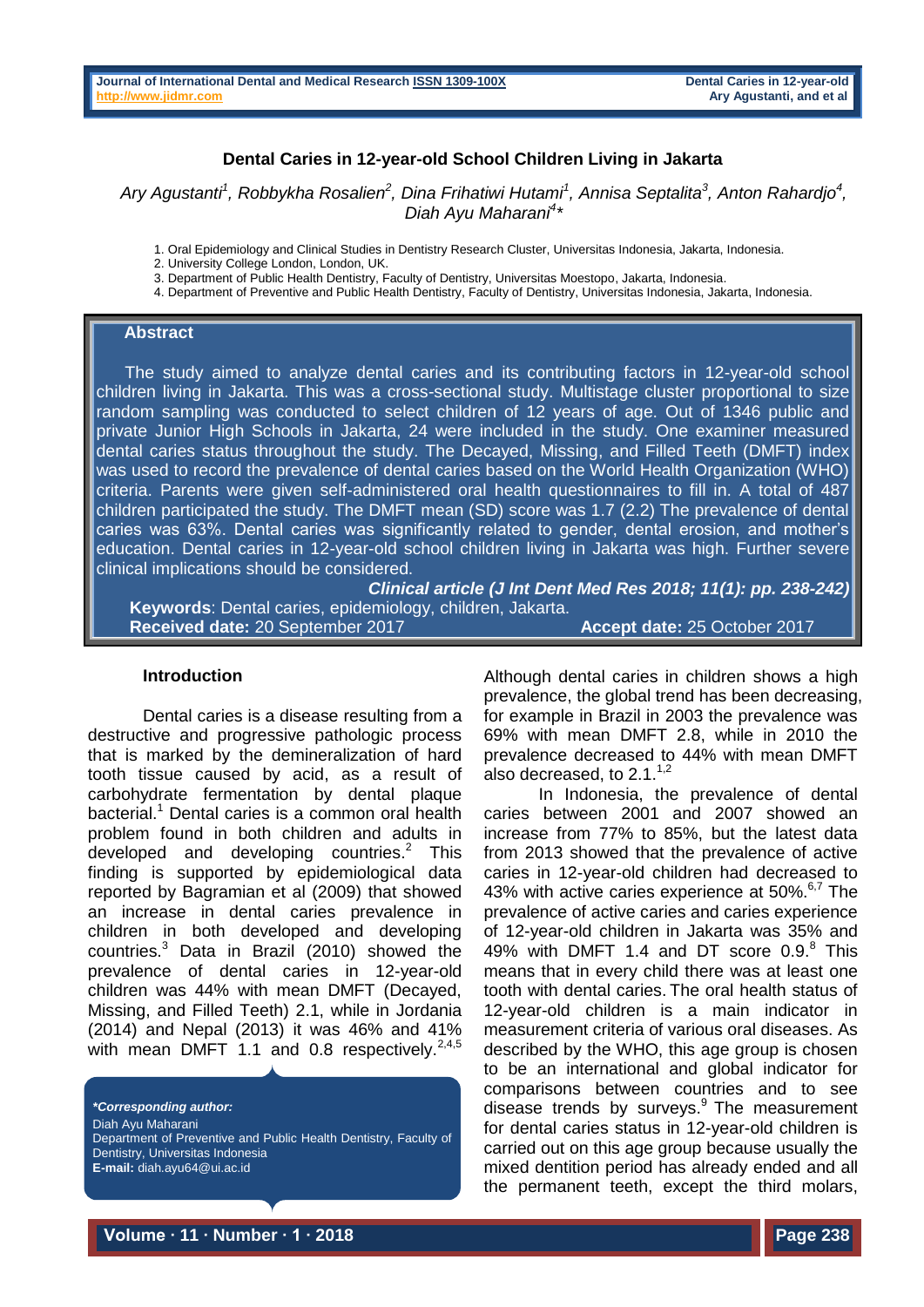have erupted by this age. This age group is usually used for epidemiological studies also because of their tendency to be more cooperative. Another reason is because this age group is easily identified, and it is convenient to do a follow up because they are still in the school system so it is possible to reach them and to get optimum sample homogenity. Thus, the 12-yearold age group is suitable for determination of dental caries status in permanent teeth. The study aims to analyze dental caries in 12-yearold school children living in Jakarta. With the high prevalence of dental caries and its multifactorial etiology, it is important to determine the contributing factors to the dental caries status of 12-year-old school children in Jakarta, and the association of those factors to dental caries, in order to provide evidence-based data.

# **Materials and methods**

This was a cross-sectional study with a comparative and multivariate analysis to determine the association of dental caries status and its contributing factors in 12-year-old school children in Jakarta. The protocol has been approved by Ethical Committee of the Faculty of Dentistry, University of Indonesia. The population was 12-year-old school children from Junior High Schools in Jakarta, who were healthy, not undergoing orthodontic treatment, cooperative and willing to be study subjects, also whose parents were willing to give their informed consent. Multistage cluster proportional to size random sampling was conducted to select children of 12 years of age from 24 out of the 1346 Junior High Schools in Jakarta, both public and private. Based on descriptive study sample number determination, the sample number that should be included in this study was 323 and added to by 20% to prevent drop outs. Thus, the minimum sample number in this study was 404 children, but during the course of the study a total of 487 students were included. The children were clinically examined by one examiner throughout the study at their school health center in an indoor setting, under light from a portable head lamp with ball-ended WHO CPI probe and mirrors. The DMFT index was used to record dental caries on 28 teeth, based on the WHO criteria. During the survey, the examiner carried out duplication for examination in 43 children, based on the WHO recommendations for the

intra-examiner reliability test. The Kappa score obtained was 0.93.

Parents were given self-administered oral health questionnaires consisting of four parts including: 1) Child's personal data (age, gender) 2) Dietary habits (frequency of acidic/sour beverages and fruit juice drinks, supplementary vitamin C consumption, chewing gum, etc), 3) Frequency of tooth brushing, and 4) Parents' knowledge of oral health. The questionnaire was adapted from Oral Health Questionnaires by Zhang et al, 2014. Prior to the study, translation and back translation was carried out, followed by face and content validity with expert opinions perfomed in the Jakarta population. Pretesting of the questionnaire was conducted on 30 children as a convenience sample. Data analysis was performed by using *SPSS* v.20. A univariate analysis was conducted to determine the frequency and proportion of variables in the study. Non-parametric tests were used to analyze bivariate dependent variables (dental caries) and some independent variables in the study.

# **Results**

Among the 487 subjects, the gender ratio was dominated by females (n=278, 57.1%). Children's dental caries experience in DMFT was 1.7±2.2 (median=1, min-max=0-15), while the overall mean of the DT score (untreated dental caries) was 1.6±2.1. Female subjects had a higher DMFT compared to male subjects: the scores were 1.8±2.2 and 1.5±2.1 respectively with p=0.040. There was also a higher DT score of female subjects compared to the DT score of male subjects: the scores were 1.8±2.2 and 1.5±2.0, with p=0.075.

The proportion of children with a dental caries experience (DMFT>0) was 63% (n=306) and the proportion of dental caries severity, based on WHO criteria (DMFT>1.2), was 39% (n=192). Among 306 children with a dental caries experience, 13.1% (n=64) of them had a DMFT score of more than 3. This is classified by the WHO as a high dental caries experience. The proportion of children with dental caries (DT>0) was 61%. Among 487 subjects, only 1% (n=5) had one missing tooth that had been extracted because of dental caries. There were 3.7% (n=18) of subjects with fillings/tooth restoration; among 18 subjects there were 2.9% (n=14) children with one filling, 0.6% (n=3) children with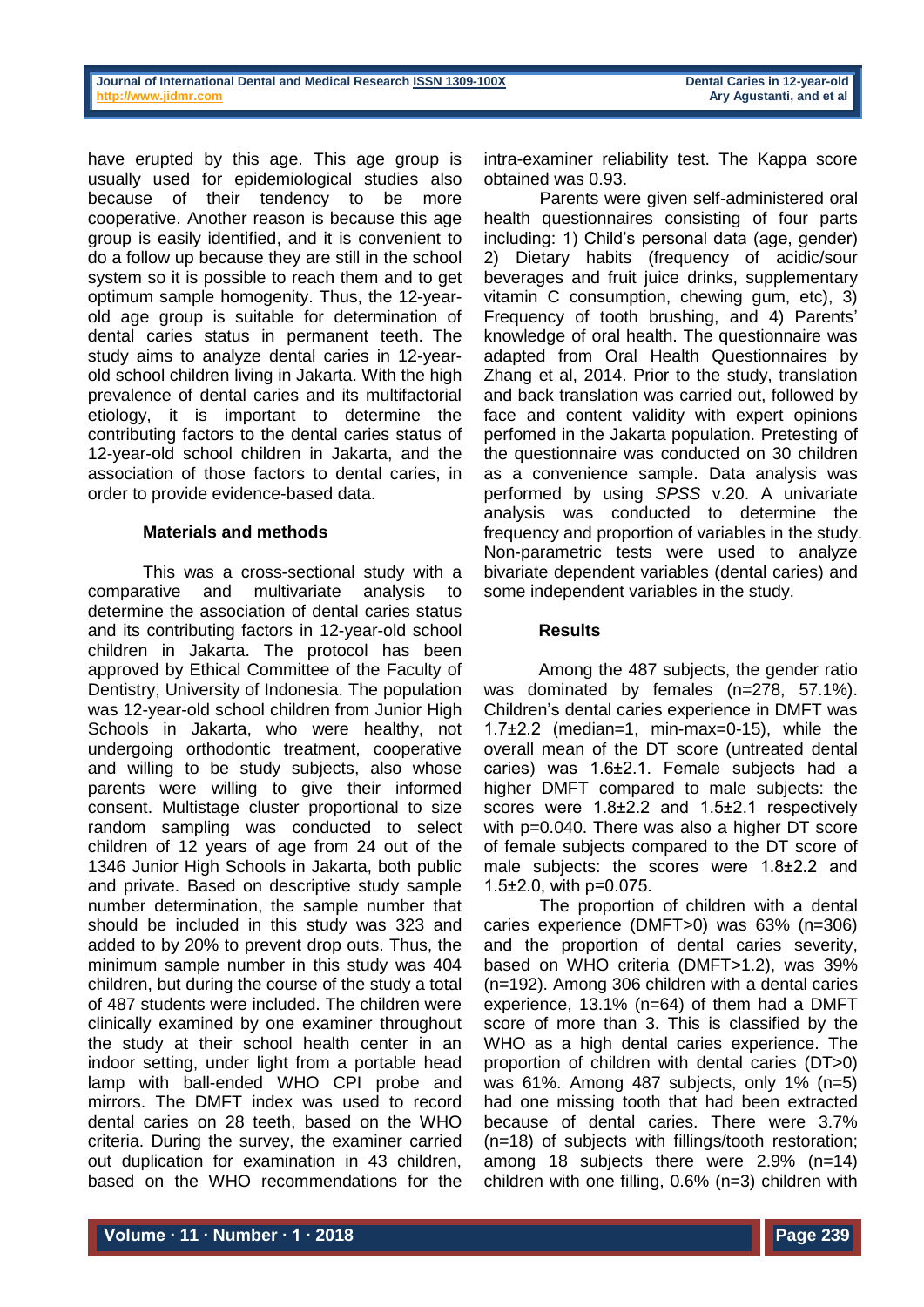two fillings, and 0.2% (n=1) children with three fillings. Mutivariate analysis using the Regression

Binary Logistic test with p<0.25 results indicated that the prevalence of dental caries is significantly associated with gender, dental erosion experience, and mother's education (Table 2).

| Variable (N)                        | DMFT>1. | DMFT>1. | p-value |
|-------------------------------------|---------|---------|---------|
|                                     | 2 (n)   | 2 (%)   |         |
| Number of subjects (487)            | 192     | 39%     |         |
| Gender* (487)                       |         |         |         |
| Female (278)                        | 121     | 63%     | 0.431   |
| Male (209)                          | 71      | 37%     |         |
| <b>Frequency</b><br>softdrink<br>of |         |         |         |
| consumption* (487)                  |         |         |         |
| At least once in 2 days (41)        | 19      | 10%     | 0.998   |
| Less than once in 2 days (446)      | 173     | 90%     |         |
| citrus<br>Frequency<br>tea<br>οf    |         |         |         |
| consumption* (487)                  |         |         |         |
| At least once in 2 days(173)        | 75      | 39%     | 0.752   |
| Less than once in 2 days (314)      | 117     | 61%     |         |
| Frequency<br>fruit<br>iuice<br>οf   |         |         |         |
| consumption* (487)                  |         |         |         |
| At least once in 2 days (131)       | 51      | 27%     | 0.489   |
| Less than once in 2 days (356)      | 141     | 73%     |         |
| Frequency of<br>gum<br>chewing*     |         |         |         |
| (487)                               |         |         |         |
| At least once in 2 days (84)        | 40      | 21%     | 0.474   |
| Less than once in 2 days (403)      | 152     | 79%     |         |
| Frequency<br>оf<br>vitamin<br>С     |         |         |         |
| supplement consumption* (487)       |         |         |         |
| At least once in 2 days (57)        | 21      | 11%     | 0.821   |
| Less than once in 2 days (430)      | 171     | 89%     |         |
| Frequency of tooth brushing*        |         |         |         |
| (487)                               |         |         |         |
| At least once a day (57)            | 18      | 9%      | 0.204   |
| Twice or more a day (430)           | 174     | 91%     |         |
| Child's main caregiver* (487)       |         |         |         |
| Parents (454)                       | 18      | 9%      | 0.877   |
| Others (33)                         | 10      | 5%      |         |
| Parents' knowedge** (487)           |         |         |         |
| Low (41)                            | 20      | 11%     | 0.485   |
| Fair (377)                          | 154     | 80%     |         |
| High (69)                           | 18      | 10%     |         |
| Dental erosion* (487)               |         |         |         |
| Yes (430)                           | 162     | 84%     | 0.988   |
| No (57)                             | 30      | 16%     |         |
| Father's education level** (487)    |         |         |         |
| < High school (141)                 | 71      | 37%     | 0.646   |
| High school (242)                   | 91      | 47%     |         |
| > High school (104)                 | 30      | 16%     |         |
| Mother's education level** (487)    |         |         |         |
| < High school (169)                 | 83      | 43%     | 0.999   |
| High school (226)                   | 83      | 43%     |         |
| > High school (92)                  | 26      | 14%     |         |
| Digestion disorders* (487)          |         |         |         |
| Yes (123)                           | 45      | 23%     | 0.966   |
| No (364)                            | 147     | 77%     | 0.966   |
| Daily<br>meals<br>sweet             |         |         |         |
| consumption* (487)                  |         |         |         |
| Yes (229)                           | 95      | 49%     | 0.298   |
| No (258)                            | 97      | 51%     |         |
| Visit to dentist within the last 12 |         |         |         |
| months $*(487)$                     |         |         |         |
| Yes (95)                            | 160     | 83%     | 0.478   |
| No (392)                            | 32      | 17%     |         |

**Table 1.** Prevalence of dental caries, dental caries experience, and variables in the study (pvalues were tested using the Mann Whitney U-test (\*) and Kruskal Wallis test (\*\*); p<0.05

| <b>Variables</b>   | DMFT > 1.2 |      | в        | ΟR    | 95% CI          | p-value |
|--------------------|------------|------|----------|-------|-----------------|---------|
|                    | n          | $\%$ |          |       |                 |         |
| Gender             |            |      |          |       |                 |         |
| Female             | 185        | 67   | $-0.502$ | 0.605 | 0.412-0.889     | 0.011   |
| Male*              | 121        | 58   |          |       |                 |         |
| Dental erosion     |            |      |          |       |                 |         |
| Yes                | 266        | 62   | 0.670    | 1.953 | 1.100-3.469     | 0.022   |
| $No*$              | 40         | 70   |          |       |                 |         |
| Mother's education |            |      |          |       |                 |         |
| < High school      | 113        | 63   | $-0.895$ | 0.409 | $0.235 - 0.710$ | 0.003   |
| High school        | 143        | 69   | $-0.385$ | 0.680 | 0.399-1.161     | 0.001   |
| > High school*     | 50         | 63   |          |       |                 |         |

**Table 2.** Association of dental caries prevalence and variables in study (p-values were tested using Regression Binary Logistic with p<0,25)\*reference

### **Discussion**

An epidemiological study is important for the determination of the pattern and needs of a certain disease. Thus evidence-based information can be achieved and used for health program planning and evaluation.<sup>10</sup> In an epidemiological study, 12 year old children are commonly used because this age group is more cooperative and is managed within a school environment, therefore it is easier to do a follow up with the help of school teachers.<sup>11</sup> As the capital of Indonesia, Jakarta is suitable for the pilot study, which can be referred to by other cities in Indonesia. The method of multistage cluster proportional to size random sampling was used in this study because it is suitable for use in Jakarta. The total population of Jakarta is contained in five districts, each one of them divided into 8-10 subdistricts. Schools in this study were chosen randomly in each subdistrict from a total number of 1346 schools, both public and private. Of these, 24 were included in this study with 10-41 students from each school as study subjects (based on district proportions). School data were accessed via the Jakarta Education Authorities website, thus their validity is guaranteed.

During the examinations, the examiner did duplications on the same day to test the measurement reliability, which was tested using the Kappa test. In one day of examination, the result obtained from one out of every ten subjects was duplicated, with the assumption that the examiner cannot recall the first examination of each duplicated subject. In total there were 43 duplications out of 487 subjects, which was 9% of total subjects. This is in accordance with WHO guidelines, which require the duplication of 5- 10% of the total subjects and a minimum of 25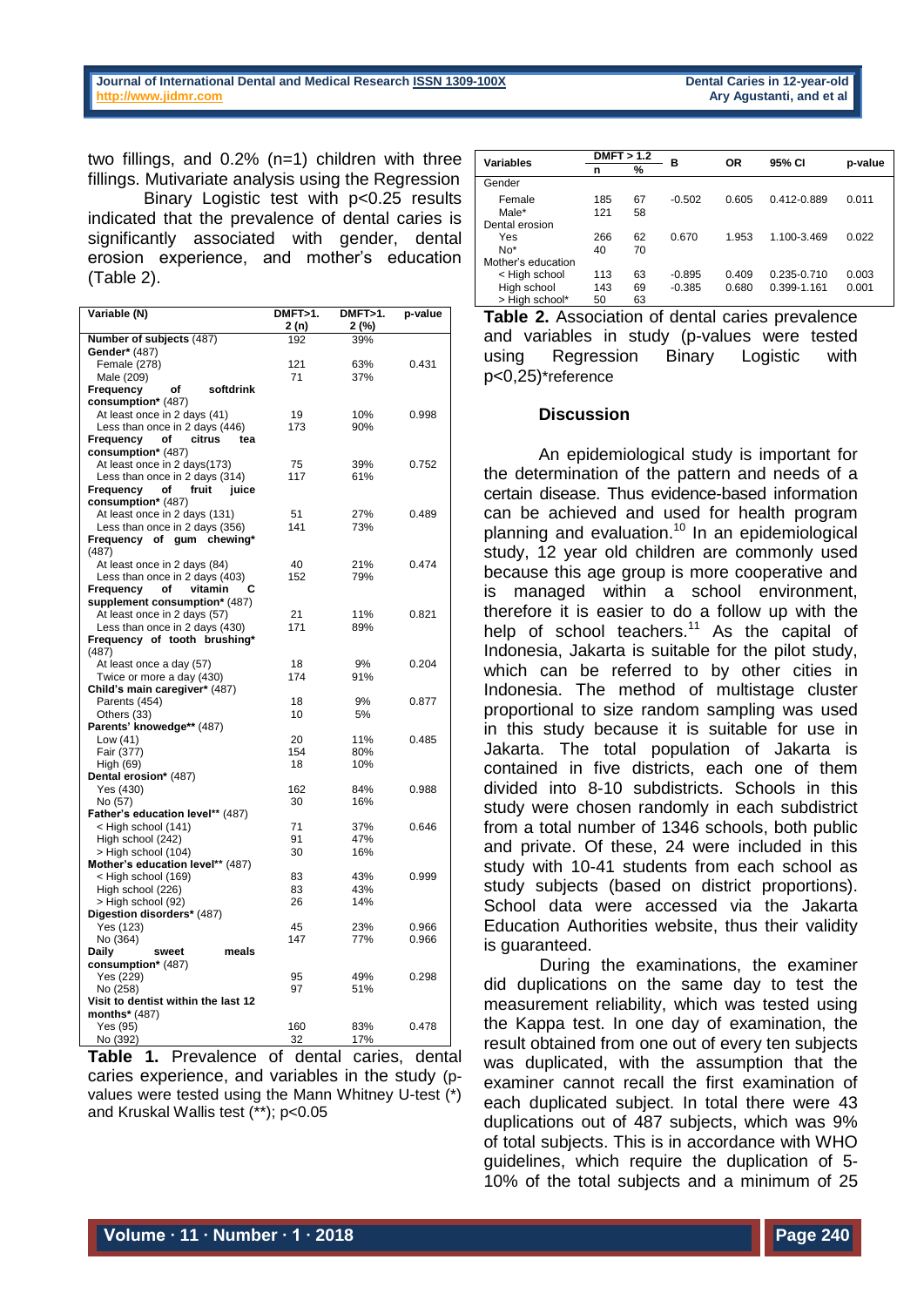subjects.<sup>9</sup> The Kappa score obtained in this study was 0.93, showing very good reliability of the examiner.

Study results revealed that the proportion of 12-year-old school children with dental caries experience (DMFT>0) was 63% with a mean DMFT of 1.7 and their dental caries status (DT>0) was 61%. Another study revealed similar numbers to this study, where the prevalence of dental caries was 56% with a mean DMFT of 1.8.<sup>11</sup> Meanwhile, a study in 2016 showed that the prevalence of dental caries experience among 12-year-old children in Jakarta and its satellites cities was  $84\%$ .<sup>12</sup> High prevalence of dental caries in Indonesia, especially in Jakarta, might be caused by the society's low utilisation of dentists, specifically by children. This study indicated that less than one-fifth of 12-year-old school children visited a dentist annually.

The result in this present study showed that there was an increase almost twice as high as in the survey done in Jakarta in 2013, which mentioned that active caries and caries experience in 12-year-old children were 35% and 49% respectively.<sup>8</sup> The increase could be caused by high sugar consumption, particularly in refined food, by children living in a metropolitan city such as Jakarta. A study in Peru in 2009 showed that, as the capital of the country, Peru had 12-yearold children with a high mean DMFT, which was 3.9±3.7.<sup>13</sup>

The number of mean DMFT 1.7±2.2 shows that the caries experience of 12-year-old children in Jakarta is catagorized as low in comparison to the WHO global standard, which is  $DMFT < 3.14$  Study results indicated that both DMFT and DT were higher in female children, which is in line with the results of a study of 12 year-old children in Hong Kong showing that caries experience was higher in female children. This may be caused by the order of eruption and permanent tooth growth and development in female children, which is earlier than in male children.<sup>15,16</sup> This was also supported by present study results that proved that the prevalence of dental caries was significantly associated with gender. The results of the multivariate analysis showed that prevalence of dental caries was significantly associated with the child's dental erosion. This finding is in line with the Hong Kong study that stated that dental erosion became more severe in children with caries experience.<sup>16</sup> Another study analyzed caries experience as

Mothers' education was significantly associated with dental caries, based on comparison test results, and was supported by multivariate analysis results that proved that the mothers' education may affect dental caries occurrence. This was in line with a previous study that showed that children whose mothers had a higher education level had fewer carious lesions on the tooth surfaces.<sup>17</sup> This may be caused by the possibility of mothers with high education levels having more access to knowledge about the risk of dental caries and therefore being more careful in choosing their children's diet and limiting sweet meals.

There are limitations in this study, such as its cross–sectional design, which caused the associated factors to have a weak correlation because the data were taken only on one occasion. Another limitation is its lack of sample size. The sample size was considered adequate if it had at least 600 subjects, as used in many other studies. It can be shown in this study that the data obtained had an abnormal distribution, so to make it normal the sample size should be expanded. Moreover, dental caries is a multifactorial disease, which makes it difficult to determine its association to various independent variables, and it is also modified by biological factors (such as tooth resistance towards acid, tooth structure, function of saliva, etc.). Cultural factors may also affect daily diets. Questions on the questionnaire should include more details, for instance in the questions about diet/ drinking habits regarding acidic beverages, not only the frequency should be asked about, but also the variety of beverages based on their acidity levels, and ways of drinking them, including the use of aids such as straws. The regularity intensity of drinking at night should also be asked about. Questions about tooth brushing habits should include not only frequency, but also the time period between acid exposure and tooth brushing.16,18 There is also a need to add salivary function examination, because salivary flow and buffer capacity affect disease management. It also needs revision in question details such as in the question about digestion disorders, where parents can give appropriate answers as expected in this study.